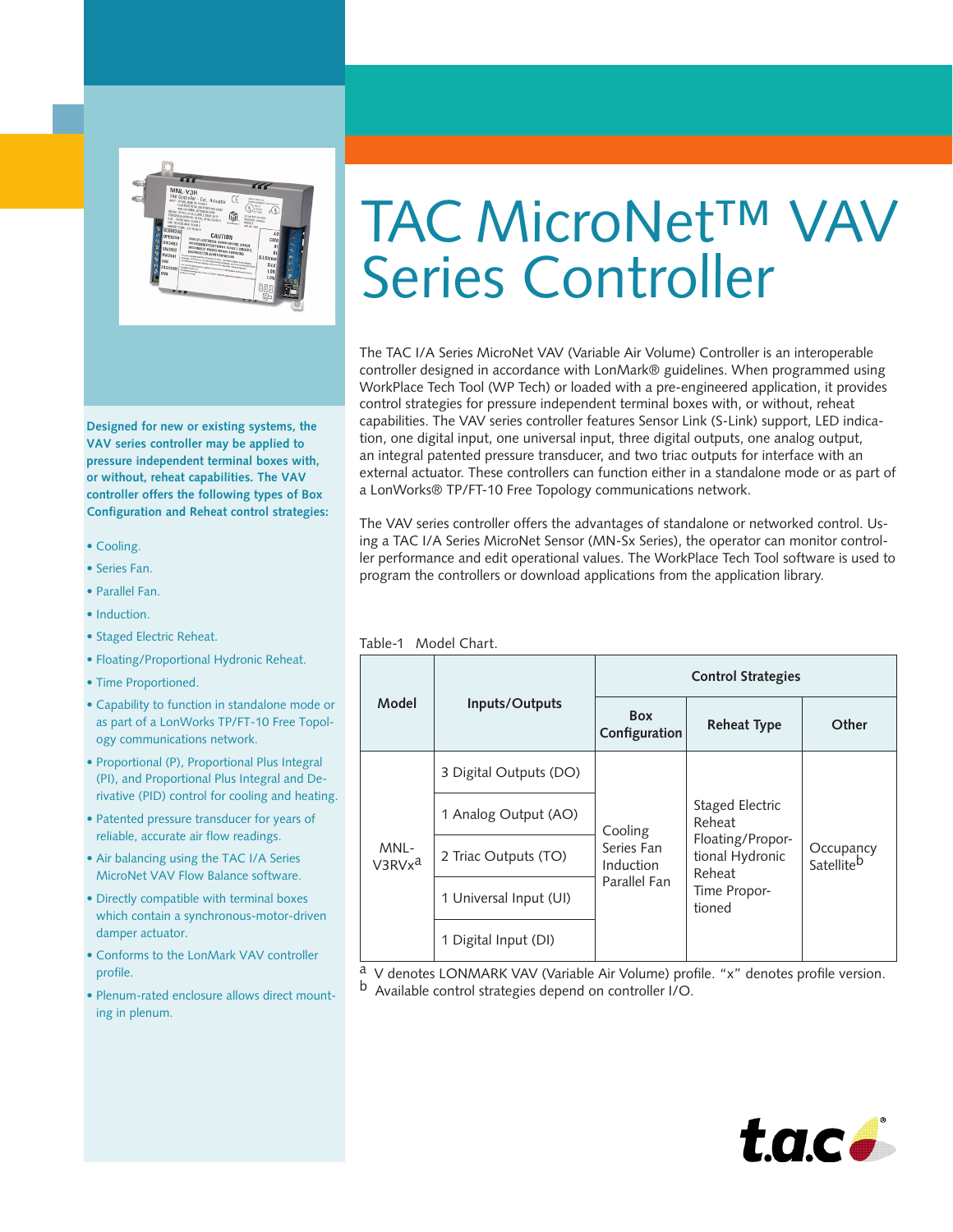#### **Software Capabilities**

- Conforms to the LonMark guidelines.
- WorkPlace Tech Tool is capable of reconfiguring and editing application configuration data to fit a wide range of variable air volume control requirements.
- HVAC interoperability achieved through use of LonMark HVAC profiles.
- Air balancing provided by the I/A Series MicroNet VAV Flow Balance software.

#### **TAC I/A Series VAV FLow Balance Software**

Provides flow balancing for networked and standalone VAV series controllers. Features include:

- Local network control.
- Damper and fan adjustment.
- Setpoint monitoring and adjustment.
- Flow validation and calibration.
- Sequence, calibration, and control setpoint logs.

#### Table-2 Inputs from MN-Sx TAC I/A Series MicroNet Sensor.

| <b>Inputs</b>              | <b>Description</b>                                                                            | <b>MN-Sx Sensor</b>                                                                                                  |
|----------------------------|-----------------------------------------------------------------------------------------------|----------------------------------------------------------------------------------------------------------------------|
| Space Temperature          | 32 to 122 °F (0 to 50 °C)                                                                     | MN-S1, MN-S1HT, MN-S2, MN-<br>S2HT, MN-S3, MN-S3HT, MN-S4,<br>MN-S4HT, MN-S4-FCS, MN-S4HT-<br>FCS, MN-S5 and MN-S5HT |
| Space Humidity             | 5 to 95% RH, Non-condensing                                                                   | MN-S1HT, MN-S2HT, MN-S3HT,<br>MN-S4HT, MN-S4HT-FCS, and MN-<br>S5HT                                                  |
| Adjustable Setpoint        | 40 to 95 °F (4 to 35°C)                                                                       | MN-S3, MN-S3HT, MN-S4, MN-<br>S4HT, MN-S4-FCS, MN-S4HT-FCS,<br>MN-S5, and MN-S5HT                                    |
| Override Pushbut-<br>ton   | For standalone occupancy control<br>or remote status monitoring of<br>local status condition. | MN-S2, MN-S2HT, MN-S3, MN-<br>S3HT, MN-S4, MN-S4HT, MN-S5,<br>and MN-S5HT                                            |
| Fan Operation and<br>Speed | Fan mode selection: On, Speed<br>(Low/Medium/High), or Auto.                                  | MN-S4, MN-S4HT, MN-S4-FCS, MN-<br>S4HT-FCS, MN-S5, and MN-S5HT                                                       |
| System Mode                | System mode selection: Heat,<br>Cool, Off, or Auto.                                           | MN-S4, MN-S4HT, MN-S5, and<br>MN-S5HT                                                                                |
| <b>Emergency Heat</b>      | Emergency heat mode selection:<br>Enable or Disable                                           | MN-S5 and MN-S5HT                                                                                                    |

### **Communications**

#### **LonWorks Networks**

A LonWorks communications network uses an TP/FT-10 Free Topology configuration. Controllers on a LonWorks network can communicate with each other in a peer-topeer fashion. A LonWorks network has a communications speed of 78k baud, using unshielded, twisted-pair cabling, with connections that are not polarity sensitive.

#### **S-Link**

The Sensor Link (S-Link) communications wiring provides power and a communication interface for an MN-Sx TAC I/A Series MicroNet sensor. The various MN-Sx sensors can provide room temperature, room humidity, setpoint adjustment, and occupancy override. This connection uses two-wire, unshielded cable and is not polarity sensitive. Maximum wire length allowed between a controller and a TAC I/A Series MicroNet Sensor is 200 ft (61 m).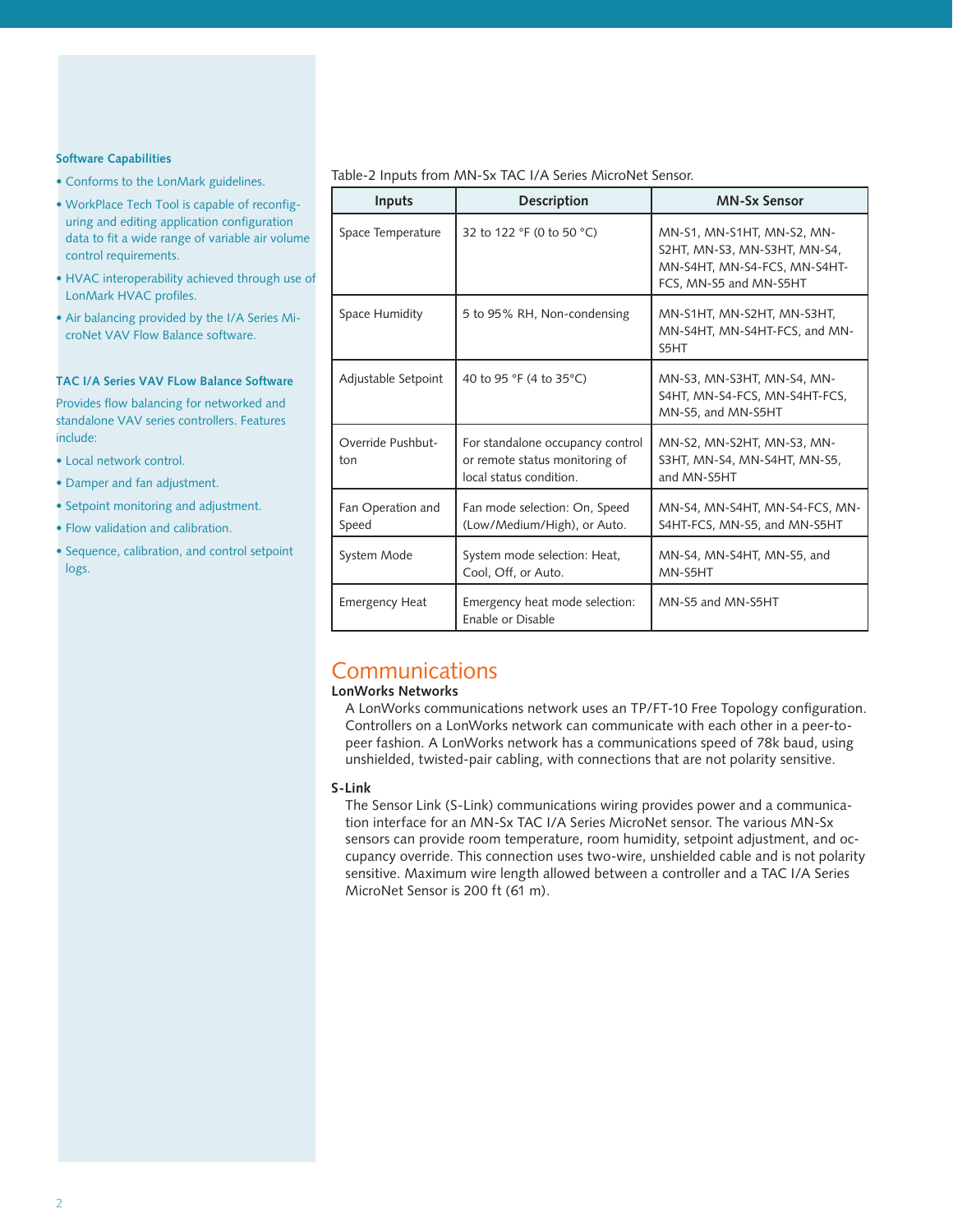## **SPECIFICATIONS**

#### **Dimensions**

4-1/2 H x 5 W x 1-5/8 D (114 x 127 x 41 mm).

#### **Enclosure**

Conforms to NEMA-1 requirements. Meets UL94-5V flammability for plenum application use.

#### **Conduit Knockouts**

Not applicable. Order optional MicroNet Enclosure, MNA-FLO-1, if wiring to flexible conduit is desired.

**Power Supply Input**

20.4 to 30 Vac, 50/60 Hz.

#### **Maximum Power Consumption**

102 VA (12 VA plus DO loads @24 VA each and Triac load (total 18 VA).

#### **Surge Immunity Compliance**

IEEE C62.41 (IEEE-587, Category A & B).

#### **Agency Listings**

#### **FCC**

Class B.

#### **UL**

UL-916 (File # E71385 Category PAZX).

UL Listed to Canadian Safety Standards (CAN/CSA C22.2).

#### **European Community – EMC Directive 89/336/EEC** EN61326

#### **Ambient Limits**

**Operating Temperature** 32 to 131 °F (0 to 55 ° C).

**Shipping and Storage Temperature** -40 to 160 °F (-40 to 71 °C).

#### **Humidity**

5 to 85% RH, non-condensing.

#### **Wiring Terminals**

Screw terminals. Single AWG #14 (2.08 mm2) wire. Up to two AWG #18 (0.823 mm2) or smaller wires.

#### **Velocity Pressure Input**

#### **Operating Range**

0.0 to 2.5 in. of W.C. (0.0 to 0.622 kPa).

#### **Control Range**

0.01 to 2.00 in. of W.C. (0.0025 to 0.498 kPa).

#### **Accuracy**

± 5% @ 1.00 in. of W.C. (0.249 kPa) with Laminar flow @ 77 °F (25 °C) and suitable flow station

#### **Sensor Type**

Self-calibrating flow sensor (differential pressure).

#### **Tubing Connections**

Barb fittings for 0.170" I.D. FRPE polyethylene tubing or 1/4" O.D./0.125" I.D. tygon tubing (high and low pressure taps).

#### **Tubing Length**

5 ft. (1.52 m) maximum each tube.

#### **Digital Outputs**

#### **Relay Outputs SW24H1, SW24H2, and SW24H3 Current Ratings**

24 VA each at 24 Vac, 50/60 Hz. Form A, Single-Pole, Single-Throw (SPST), Normally-open. 300K cycles at 24 Vac, 24 VA (0.4 power factor).

#### **Triac Outputs**

**Current Ratings** 18 VA (0.75 A) each output at 24 Vac. Total of 18 VA for both outputs.

#### **Typical Load**

24 Vac synchronous motor with impedance protected windings.

#### **Digital Input**

Dry Contact. Detection of closed switch requires less than 300 ohm. Detection of open switch requires more than 100K ohm.

#### **Universal Input**

**1K ohm Balco Input** -40 to 250 °F (-40 to 121 °C) range.

TSMN-81011, TS-8000 Series or equivalent.

#### **1K ohm Platinum Input**

-40 to 240 °F (-40 to 116 °C) range.

TSMN-58011, TS-5800 Series or equivalent.

**1K ohm Resistance** 0 to 1.5K ohms.

#### **10K ohm Thermistor w/ 11K ohm Shunt Resistor**

40 to 250 °F (-40 to 121 °C) range. TSMN-57011-850, TS-5700-850 Series or equivalent.

#### **10K Resistance**

0 to 10.5K ohms.

#### **Voltage**

0 to 5 Vdc.

#### **Current**

0 to 20 mA requires an external 250 ohm shunt resistor.

#### **Digital Input**

Dry Contact. Detection of closed switch requires less than 300 ohms. Detection of open switch requires more than 1.5K ohms.

#### **Analog Output**

#### **Current**

0 to 20 mA (output load range from 80 to 550 ohms).